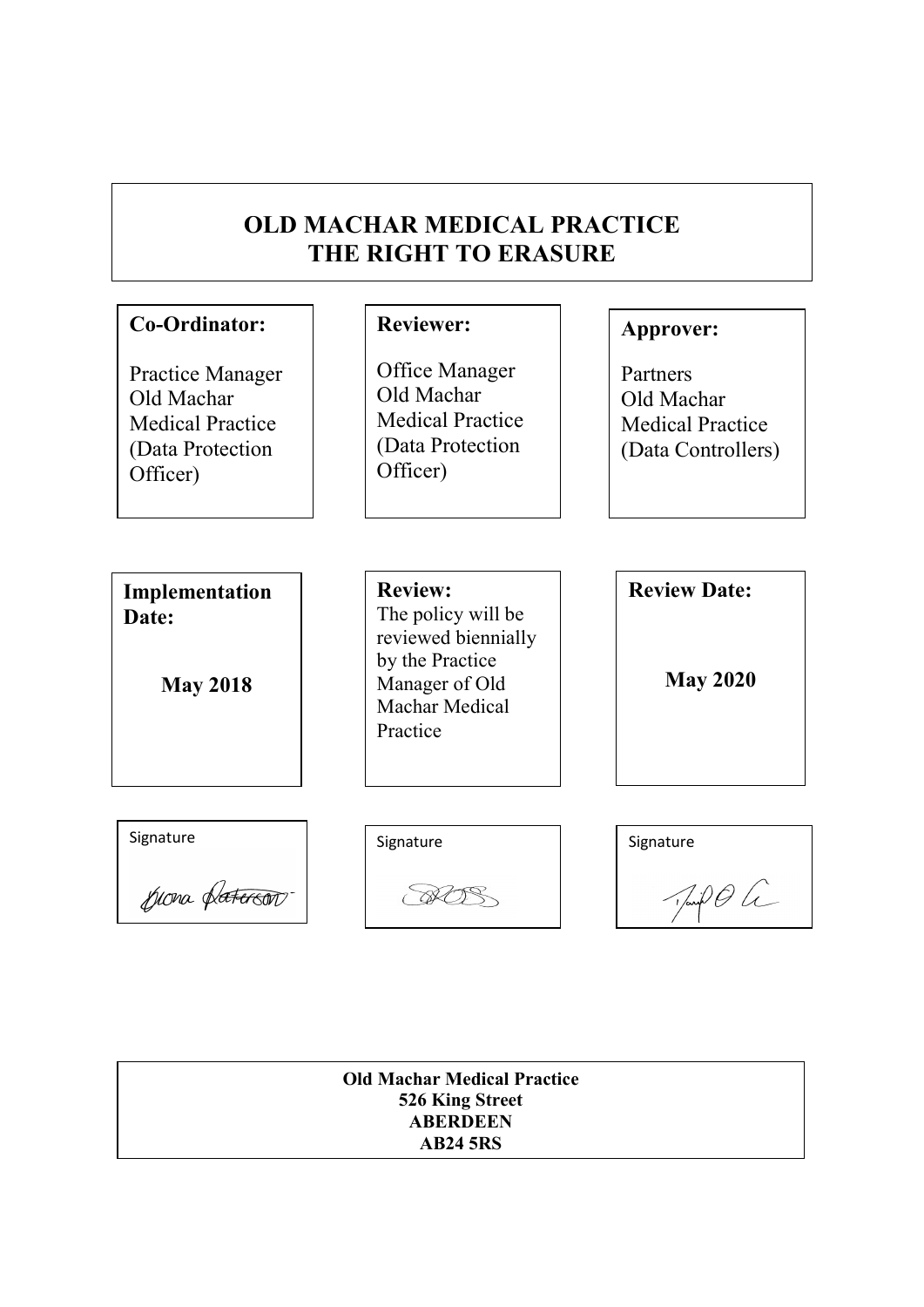# The right to erasure

The right to erasure is also known as "the right to be forgotten" and in general refers to an individual's right to request the deletion or removal of personal information where there is no compelling reason for Old Machar Medical Practice to continue using it.

As with other rights, there are particular conditions around this right and it does not provide individuals with an absolute right to be forgotten.

Individuals have the right to have their personal information deleted or removed in the following circumstances:

- When it is no longer necessary for the purpose for which it was collected.
- When Old Machar Medical Practice no longer have a legal basis for using your personal information, for example if you gave us consent to use your personal information in a specific way, and you withdraw your consent, we would need to stop using your information and erase it unless we had an overriding reason to continue to use it.
- When you object to Old Machar Medical Practice using your personal information and there is no overriding legitimate interest for us to continue using it.
- If we have used your personal information unlawfully.
- If there is a legal obligation to erase your personal information for example by court order.

Old Machar Medical Practice can refuse to deal with your request for erasure when we use your personal information for the following reasons:

- to comply with a legal obligation for the performance of a public interest task or exercise of official authority.
- for public health purposes in the public interest.
- archiving purposes in the public interest, scientific research, historical research or statistical purpose.
- the exercise or defence of legal claims.

When using personal information our legal basis is usually that its use is necessary for the performance of a task carried out in the public interest or in the exercise of official authority vested in us under the National Health Service (General Medical Services Contracts) (Scotland) Regulations 2018 as noted previously. This means that in most circumstances we can refuse requests for erasure. However, we will advise you of this as soon as possible following receipt of your request.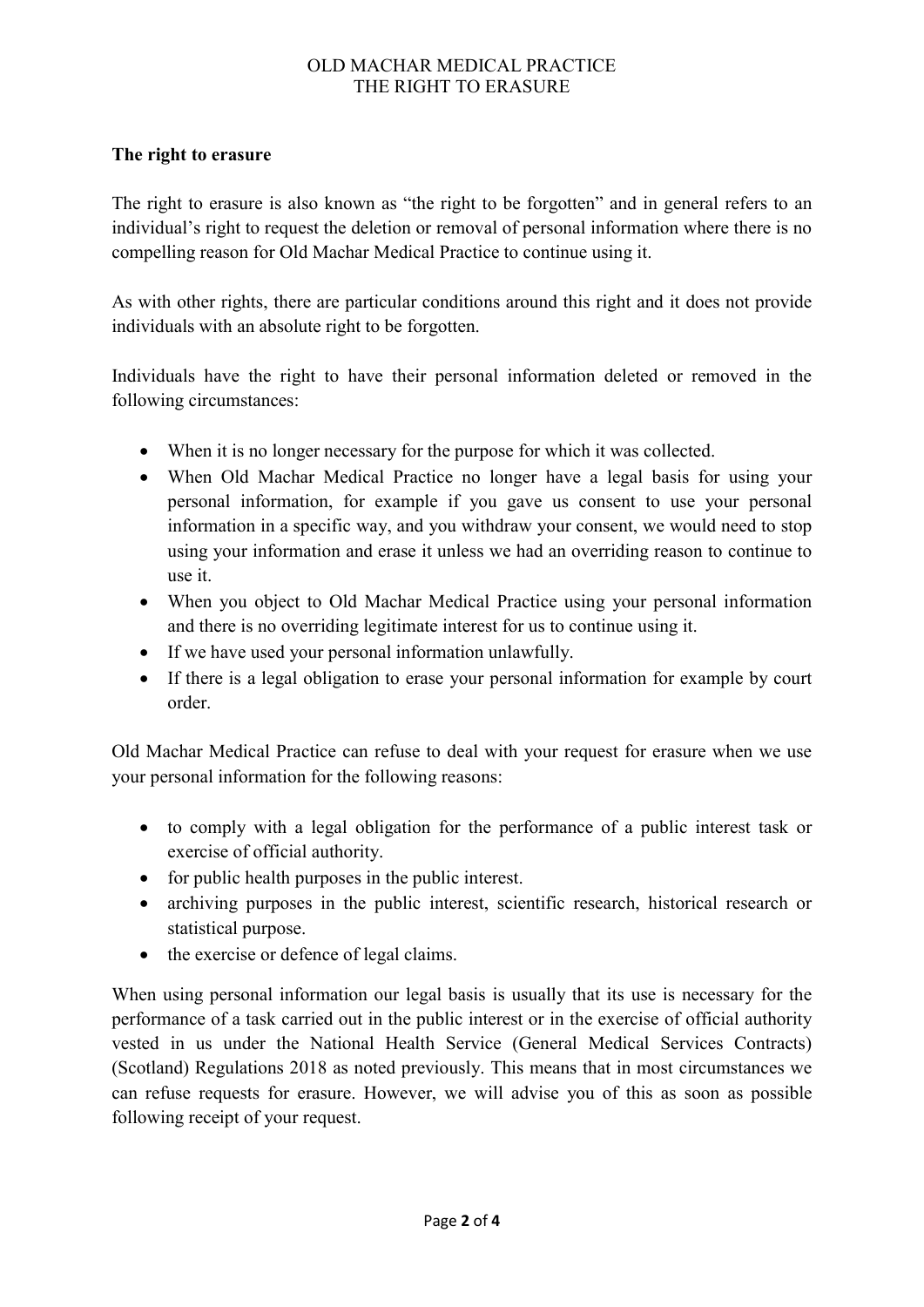## The right to restrict processing

You have the right to control how we use your personal information in some circumstances. This is known as the right to restriction. When processing is restricted, Old Machar Medical Practice are permitted to store your personal information, but not further use it until an agreement is reached with you about further processing. We can retain enough information about you to ensure that your request for restriction is respected in the future.

Examples of ways you can restrict our processing would be:

- If you challenge the accuracy of your personal information, stop using it until we check its accuracy.
- If you object to processing which is necessary for the performance of our tasks in the public interest or for the purpose of legitimate interests, we will restrict our processing while we consider whether our legitimate grounds override your individual interests, rights and freedoms.
- If our use of your personal information is found to be unlawful and you ask for restriction instead of full erasure we will restrict our processing.
- If we no longer need your personal information but you need it to establish, exercise or defend a legal claim, we will restrict our processing.

If we have shared your personal information with any individuals or organisations, if we restrict our processing, we will tell those individuals or organisations about our restriction if it is possible and not an unreasonable amount of effort.

Whenever we decide to lift a restriction on processing we will tell you.

# The right to data portability

The right to data portability allows individuals to obtain and re-use their personal information for their own purposes across different services. It allows them to move, copy or transfer personal information easily from one IT environment to another in a safe and secure way. For example: it enables consumers to take advantage of applications and services which can use their information to find them a better deal.

The right to data portability only applies when the individual has submitted their personal information directly, through electronic means to Old Machar Medical Practice. This means that in most circumstances the right to data portability does not apply within Old Machar Medical Practice.